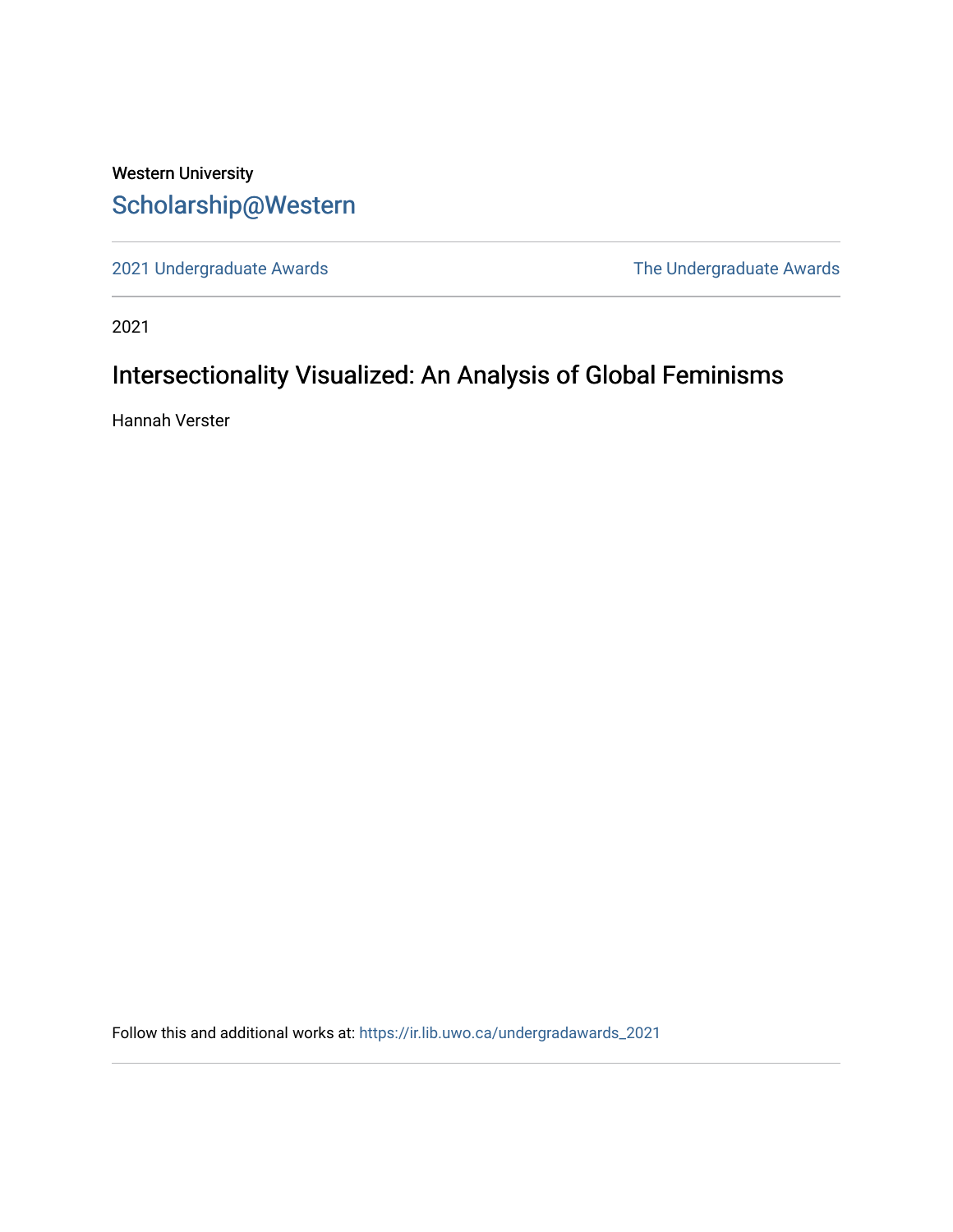Intersectionality Visualized: An Analysis of *Global Feminisms*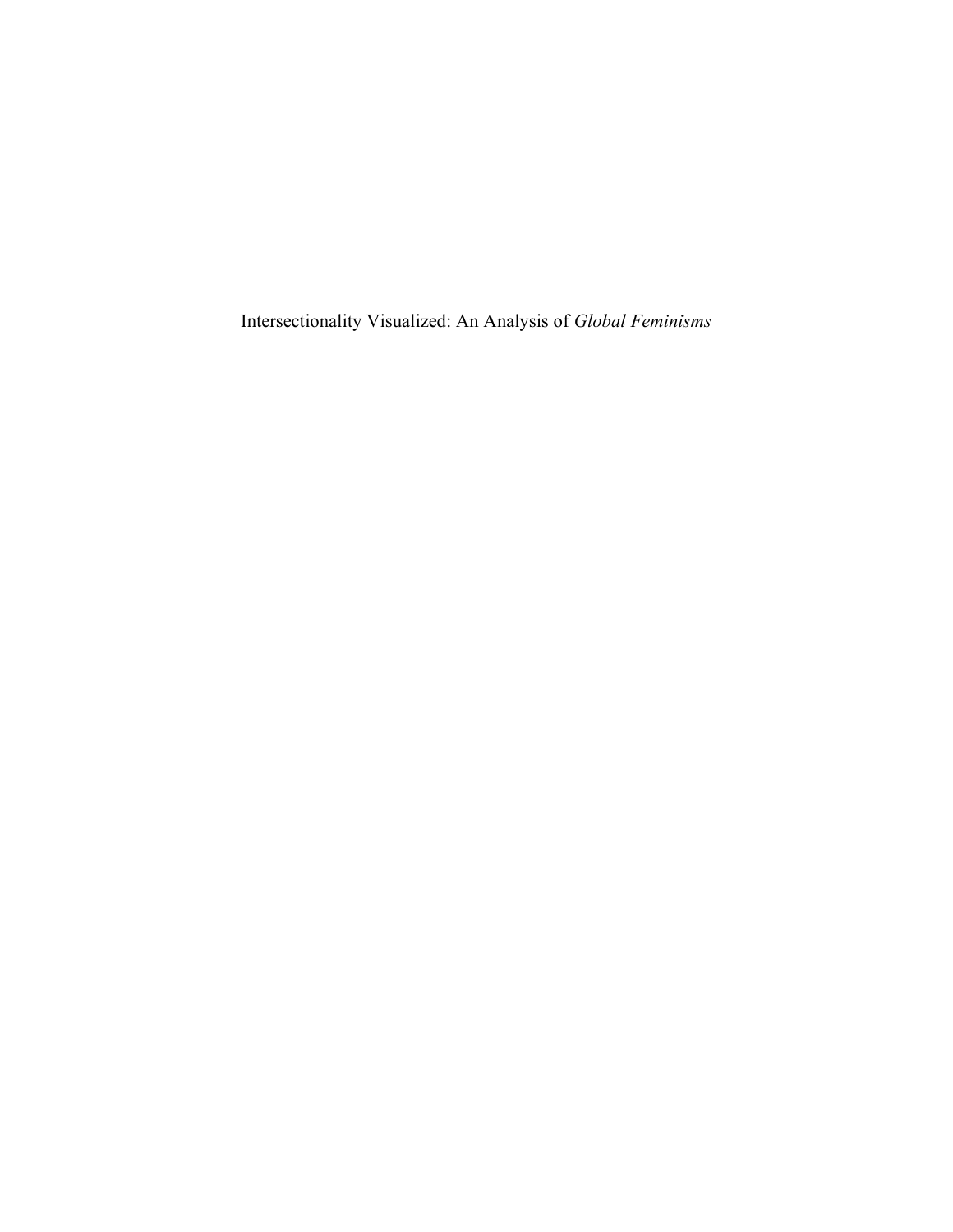Abstract:

This paper is a detailed analysis of the Global Feminisms exhibition held at the Brooklyn Museum in 2007. Seeking to understand the ways in which women curators have challenged the traditional male artistic canon through their practice, this paper engages in a close reading of the exhibition's design and the feminist artworks within it. The paper argues that the Global Feminisms exhibition visualizes intersectionality, bringing together the artistic voices of women of diverse backgrounds whose works explore colonialism, sexuality, self identity, motherhood, nationality, and other themes to form a rich tapestry that is not contained within the frame of the European canon. This paper illuminates an important movement toward feminist curatorial activism in the spaces of museums globally.

#### Introduction:

Displayed in the Brooklyn Museum's 2007 exhibition, *Global Feminisms,* was a tapestry depicting the Cuban national flag. The artwork, created by Tania Bruguera, is a textile woven entirely from the hair of Cuban women, drawing attention to the agency and resistance of women during Cuba's war of Independence. The method of creating the flag from diverse fragments of human hair embodies the broader curatorial methods at play in the *Global Feminisms* exhibition. In the same way that Bruguera was conveying the story of her native country through tangible elements of female everyday experience, *Global Feminisms* pieced together a rich tapestry of women artists from diverse cultural backgrounds. Bruguera's piece also encompasses the primary themes of politics, identity, culture, the making and breaking of gender roles, and female empowerment that were at the heart of the *Global Feminisms* exhibition. Curated by Linda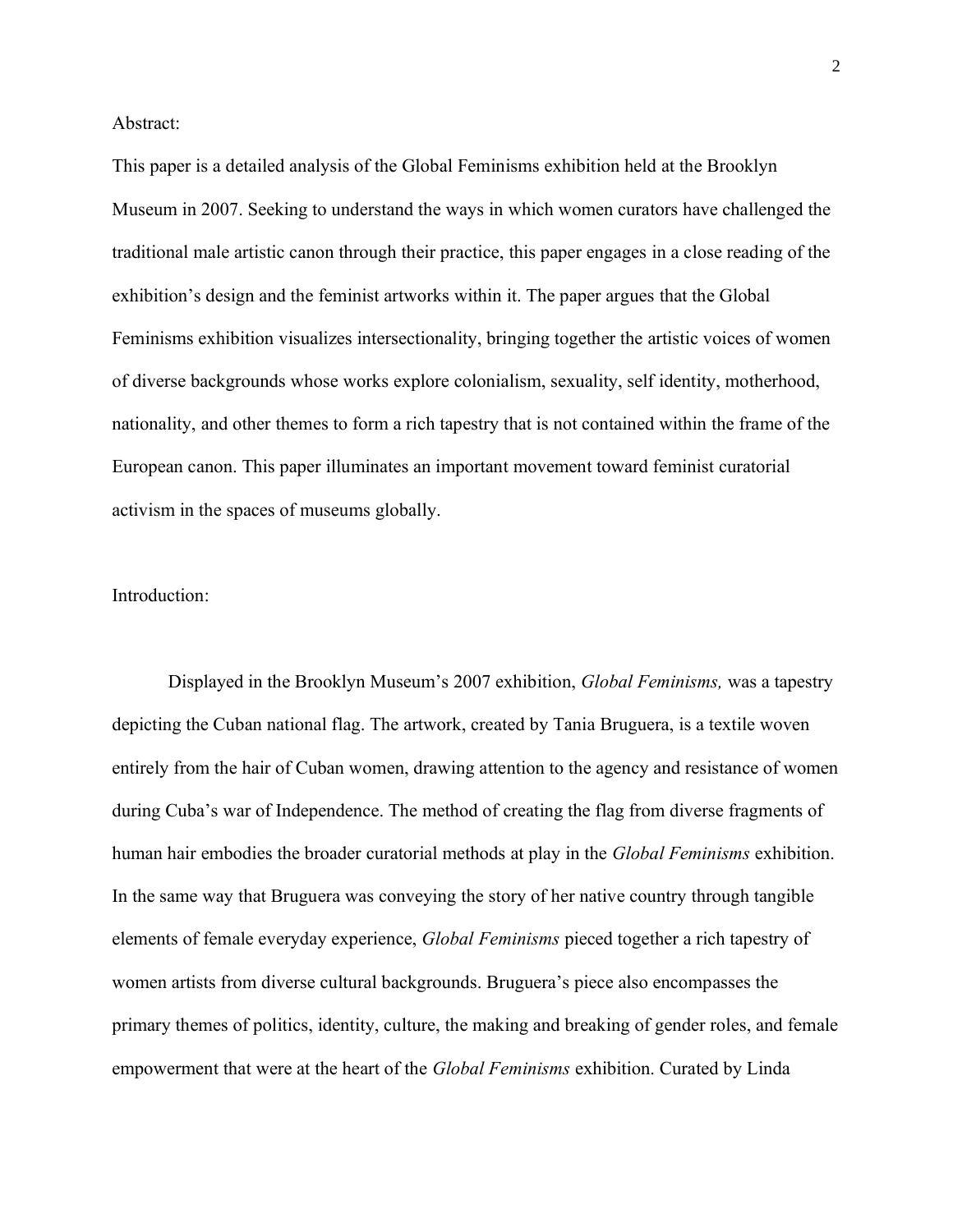Nochlin and Maura Reilly, *Global Feminisms* was an exhibition that sought to channel intersectional feminism into the space of the museum. Countering the idea of the Western canon as well as the exclusionary elements of the feminist movement itself, this exhibition explored how art could be way a of dismantling and transcending cultural limitations and boundaries imposed on women in both the historical and present world. Providing a close interpretation of several important pieces in the exhibition, and thinking about the ways in which the exhibition directly responded to the feminism's limitations and the historical restraints placed on women in the art world, I will analyse the ways in which Reilly and Nochlin participated in a form of curatorial activism throughout *Global Feminisms.* I will argue that Reilly and Nochlin's exhibition provided an intersectional curatorial space for the expression of female artistic experience beyond the traditional frame of the Western canon.

## Background Context:

In order to explore the curatorial practices used by Nochlin and Reilly in *Global Feminisms,* it is first important to define intersectionality and to explore the development of feminist thought that led up to the exhibition in the 21st century. The concept of intersectionality was first defined by the activist and theorist Kimberlé Crenshaw in her 1989 essay "Demarginalizing the Intersection of Race and Sex: A Black Feminist Critique of Antidiscrimation Doctrine, Feminist Theory and Antiracist Politics." In this essay, Crenshaw explored the ways in which women of color are marginalized not only in society, but also within feminist thought. Crenshaw's argument countered the notion of a singular definition of female experience, arguing that feminism up until that point had not properly addressed the intersections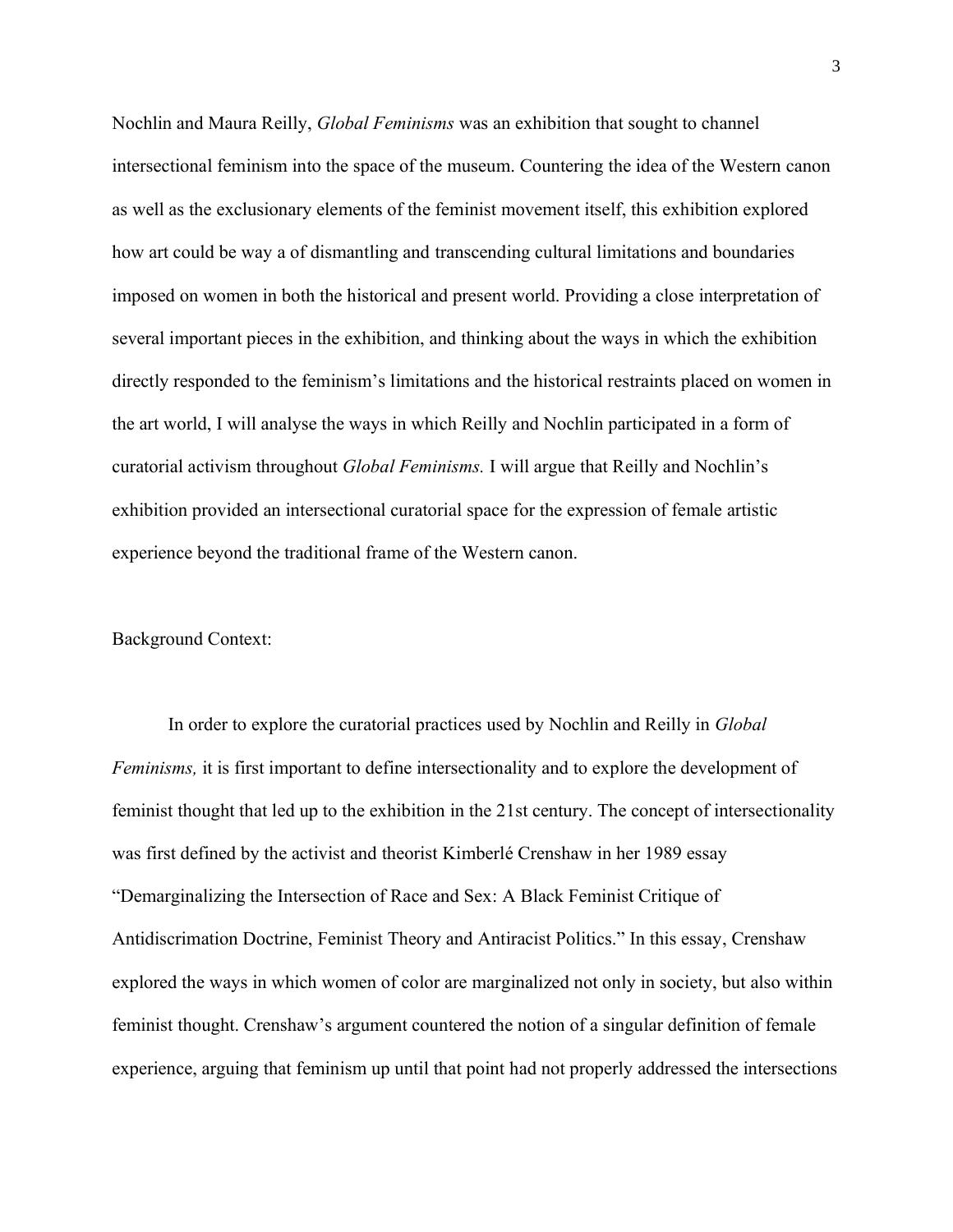of race and gender that converge in the experience of women of color. She suggested that "for feminist theory...to embrace the experiences and concerns of Black women, the entire framework that has been used as a basis for translating 'women's experience' or 'Black experience' into concrete policy demands must be rethough and recast."<sup>1</sup> While Crenshaw's point about intersectionality was largely addressing the marginalization of Black women in America, intersectionality has since been adopted and expanded in third and fourth wave feminism. The term now signifies the need to recognize the overlapping constructs of race, class, sexuality, and gender that affect the diverse lives of women globally. Crenshaw's concept of intersectionality responded to first and second wave feminism, which, while pivotal and groundbreaking for the freedoms and legal rights of women, had primarily focused on the experiences of white women in "first world" countries.

Intersectionality went hand in hand with third wave feminism, a development of feminist thought that focused on diversity and inclusion. As Edward Burlton Davis has argued in *Third Wave Feminism and Transgender,* "the philosophical third wave, as an ideal, is critical of fixed identity positioning and is differences friendly in its openness to inclusion for subjectivities not previously thought of as associated with, or in need of assistance from, a feminist movement."<sup>2</sup> Similarly, Leslie Heywood has discussed how third wave "feminist ideas about *identity* embrace notions of contradiction, multiplicity, and ambiguity, building on postmodern theory's critique of

<sup>1</sup> Kimberlé Crenshaw, "Demarginalizing the Intersection of Race and Sex: A Black Feminist Critique of Antodiscrimination Doctrine, Feminist Theory and Antiracist Politics," *University of Chicago Legal Forum* 1, no. 1 (1989): 140.

<sup>2</sup> Edward Burlton Davies, *Third Wave Feminism and Transgender: Strength through Diversity*  (Routledge: 2018), 200.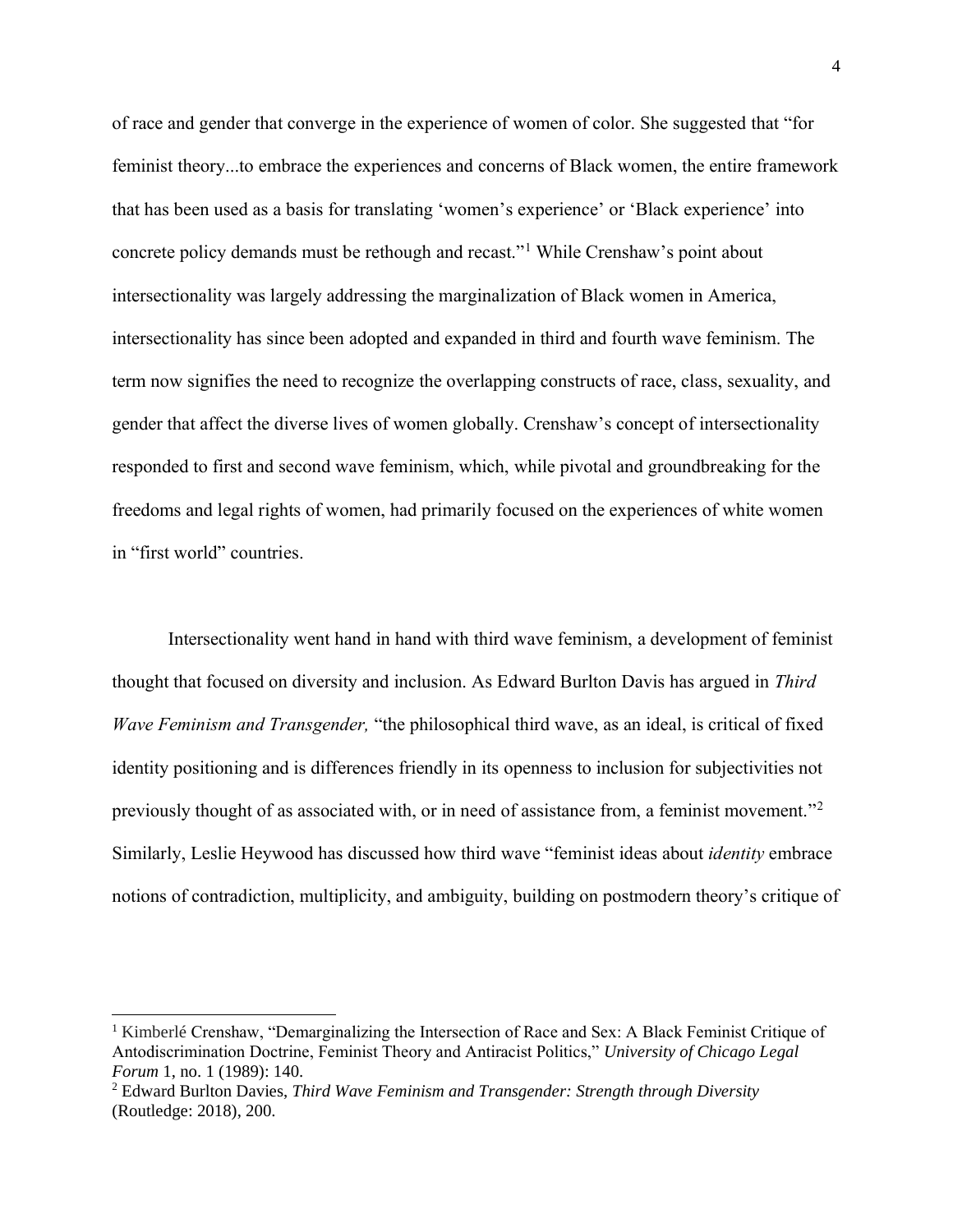ideas about the unified self, and engaging with the fluid nature of gender and sexual identity"<sup>3</sup> This reframing of the feminist narrative is central to Reilly and Nochlin's curation of *Global Feminisms.* The exhibition aimed to break down the perception that all women experience everything in the same way, adopting a multivocal approach that highlighted the individual experiences of women. The resulting exhibition was a multimedia convergence of feminist art that made intersectionality visible and audible in the gallery space of the Brooklyn Museum.

## The Exhibition:

The *Global Feminisms* exhibition opened on March 23, 2007 in the Elizabeth A. Sackler Center for Feminist Art at the Brooklyn Museum. The exhibition featured the artworks of female artists from 62 countries, each of which explored different facets of the female experience. The diversity of the featured artists was mirrored in the large variety of artistic mediums used in the exhibition. Consisting of digital and film photography, print media such as lithography, paintings, installation pieces, sculpture, and more, the exhibition was intersectional in both content and form. The *Global Feminisms* exhibition can be situated in a broader context of feminist artistic activism that was rising in the late twentieth and early twenty first centuries. In 1986, the Guerilla Girls released their report cards, which drew attention to the underrepresentation of women artists in New York's City's most prominent art galleries. Similarly, Alison Bechdel coined her famous "Bechdel Test" in 1985, a method through which to measure gender inequality in literary works. Despite these efforts, the privileging of the white male literary and artistic canon persisted into the twenty first century. As Maura Reilly has noted in a 2015 issue of *ArtNews,* problems of representation in museums are far from resolved. Reilly

<sup>3</sup> Leslie Heywood, *The Womens Movement Today: An Encyclopedia of Third-wave Feminism*  (Greenwood Press, 2006), 257-258.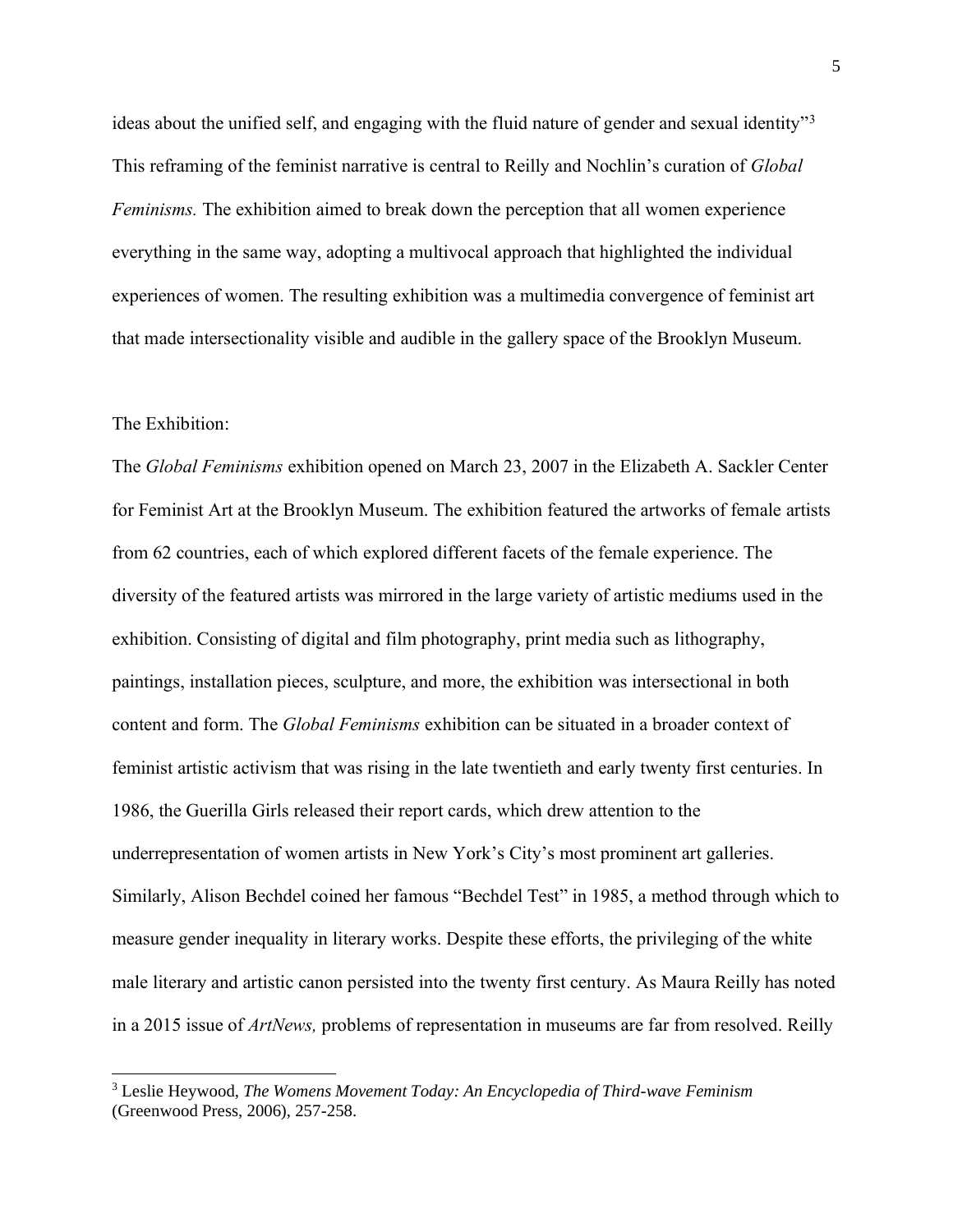cites the most recent survey of The Met by the Guerrilla Girls, writing "As of the Guerrilla Girls' last count, in 2012, only 4 percent of artists on display at the Metropolitan Museum were women – worse than in 1989."<sup>4</sup> *Global Feminisms* sought to enact tangible change by translating the ephemeral print culture activism of the *Guerrilla Girls* into a fully-realized exhibition, bringing the spirit of feminist street art into the space of the Brooklyn Museum. Moreover, in the exhibition catalogue that was published alongside the *Global Feminisms* exhibition, Nochlin and Reilly explicitly state that *Global Feminisms* was a direct response to an exhibition that Nochlin helped to curate in 1976: *Women Artists: 1550-1950.* Although *Women Artists* was incredibly revolutionary in the developing landscape of feminism in the artistic world of the twentieth century, the exhibition nonetheless used the West as its centre. As Nochlin and Reilly note, "*Women Artists...*had the specific goal of reclaiming women lost from the Western historical canon"<sup>5</sup> In the same way that first wave feminists fought for the right to participate in areas of society traditionally dominated by men, the *Women Artists* exhibition argued for the reframing of the male canon to include women artists who had been overlooked throughout history. This exhibition can be understood as a counterpoint to what Paul O'Neill describes in his article, "The Curatorial Turn." O'Neill suggests that "despite any curatorial self-reflexivity in recent largescale exhibitions that may exist toward the global effects of 'biennialization', the periphery still has to follow the discourse of the center."<sup>6</sup> Elaine Showalter has raised a similar point, writing that the revisionist feminist preoccupation with "correcting, modifying, supplementing, revising, humanizing, or even attacking male critical theory keeps us dependent on it and retards our

<sup>4</sup> Maura Reilly, "Taking the Measure of Sexism: Facts, Figures, and Fixes," *ArtNews*, May 26, 2015.

<sup>5</sup> Maura Reilly and Linda Nochlin, *Global Feminisms: New Directions in Contemporary Art* (London: Merrell, 2007), 15.

<sup>6</sup> Paul O'Neill, "The Curatorial Turn: From Practice to Discourse," In Rugg, *Issues in Curating Contemporary Art and Performance*, ed. Judith Rugg and Michele Sedgwick, (Bristol, UK: Intellect Books 2012), 17.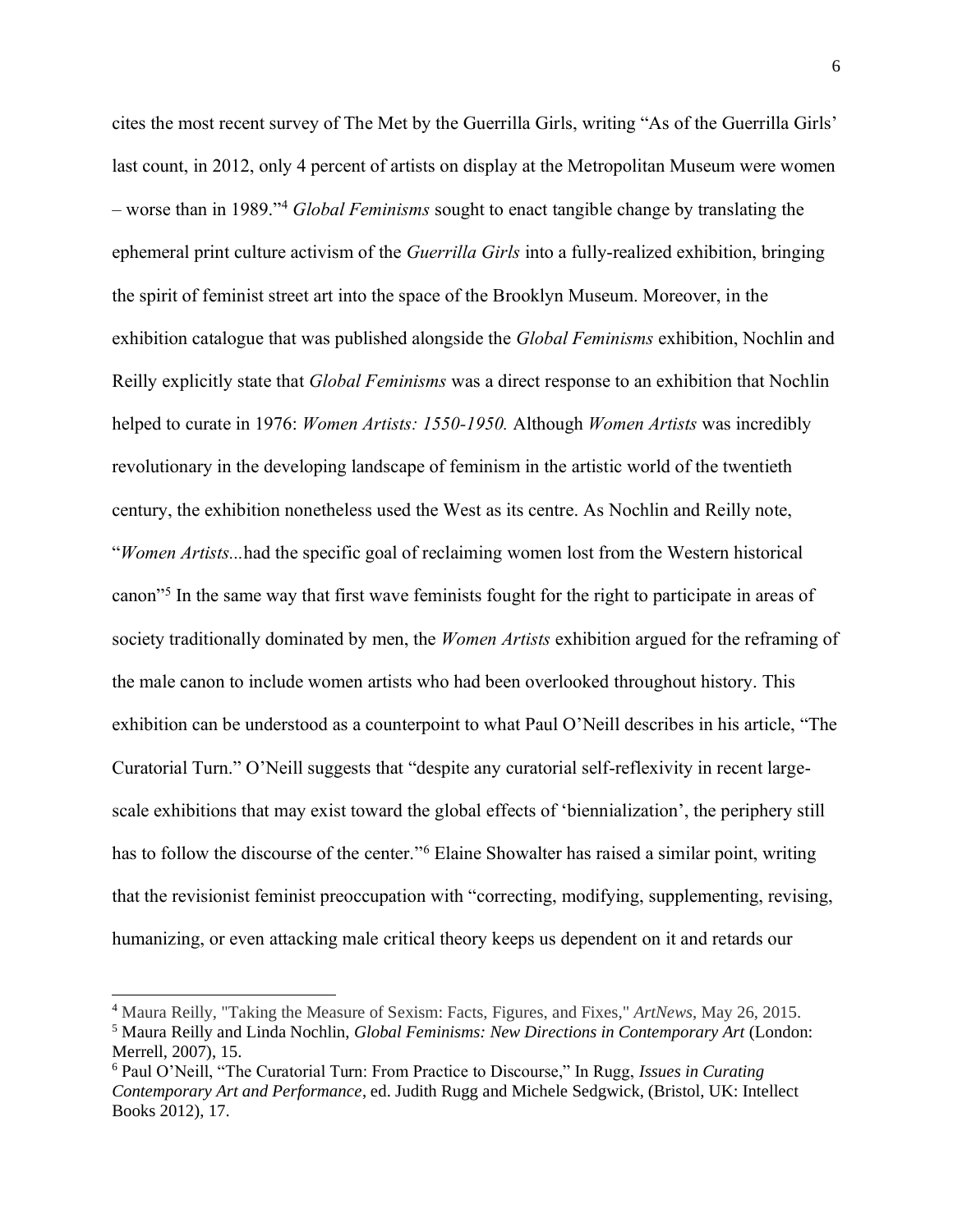progress in solving our own theoretical problems."<sup>7</sup> Rather than arguing for the celebration and recognition of women in conversations about what constitutes canonical Western art, *Global Feminisms* argues that we should dismantle the notion of the Western canon itself.

*Global Feminisms* goes about the process of breaking down the concept of the canon through its style of curation and display. In *Global Feminisms,* Nochlin and Reilly created a fluid curatorial space where conventional distinctions of nationality and chronology were dissolved. The physical layout of the Elizabeth Sackler Gallery allowed for the transformation of white cube gallery conventions. While white cube galleries are conventionally designed to be depoliticized spaces for the display of modern "high" art, the blank walls of the Elizabeth Sackler Gallery served the political purpose of elevating feminist voices and countering traditional artistic representations of women. The gallery also subverted the conventional white cube space through its architectural angularity, the intersecting diagonal lines of the gallery's walls giving visual form to the intersectional curation of *Global Feminisms,* and to the new perspectives evoked in the exhibition. Moreover, rather than organizing artworks in the linear fashion typical of the Western museum, the curators chose to group the pieces into four broad sections. This thematic approach countered the Western colonial ideal of a well-organized taxonomy of art and artefacts, and undermined the imperialist tendency to categorize objects in chronological and national ways. Nochlin and Reilly elaborate on this style of display in their catalogue, noting by avoiding placing the artworks on a single horizontal timeline, they were able to not only challenge the linear structure of the white male canon, but to dispute the

<sup>7</sup> Elaine Showalter, "Feminist Criticism in the Wilderness," *Critical inquiry* 8, no. 2 (December 1, 1981), 183.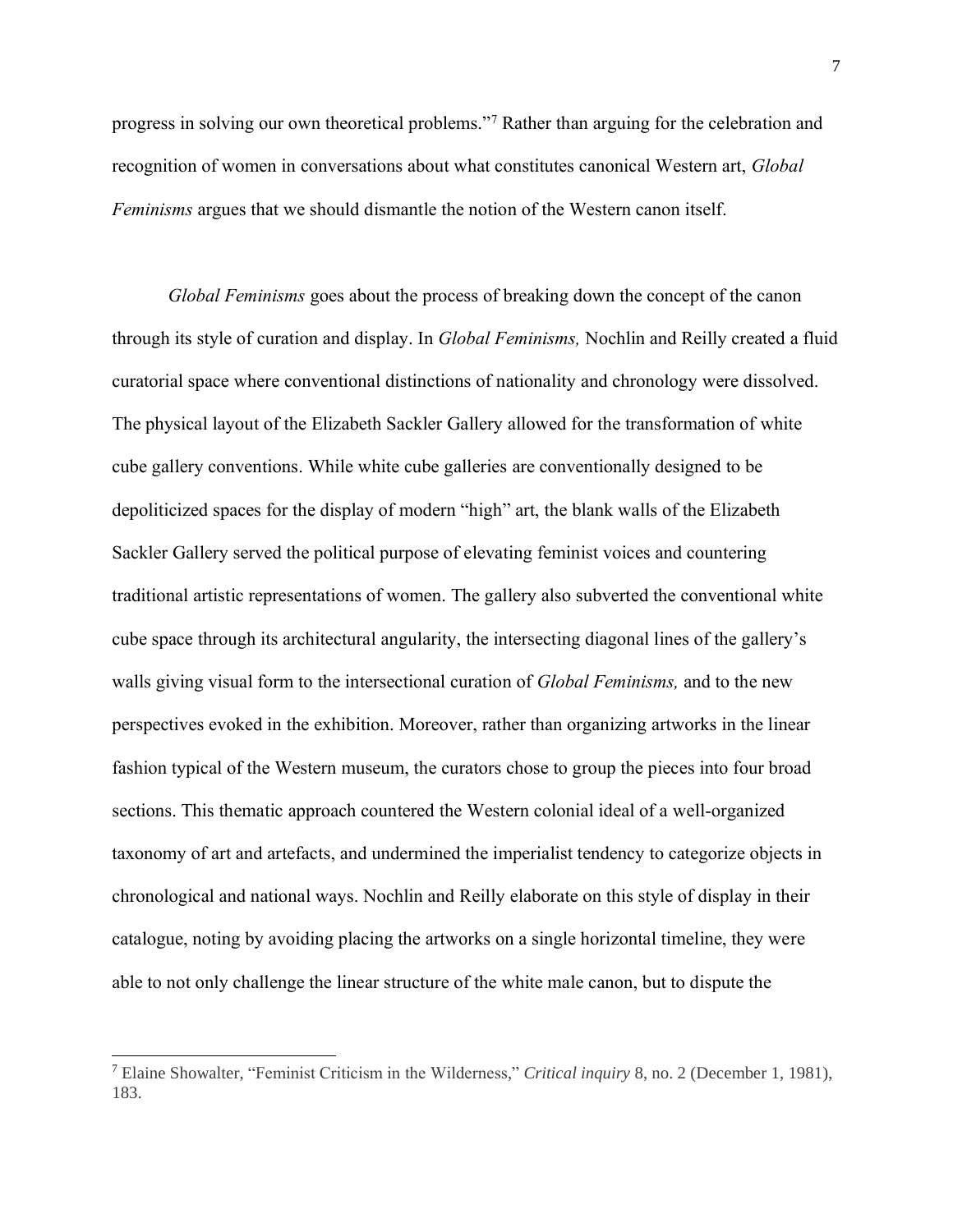"monocultural, so-called first-world feminism that assumes a sameness among women," and to "help open up a more flexible, less restrictive space for feminism as a worldwide activist project."<sup>8</sup> By treating their exhibition as a way to amplify the artistic voices of women from a multitude of geographical, social, cultural, and political contexts, Nochlin and Reilly address what scholars such as Su-lin Yu call the "essentialist, monolithic" nature of Western feminism that "ignores the heterogeneity of women in the third world."<sup>9</sup>

In addition to the overall mission of the exhibition, the four thematic groupings themselves had the goal of deconstructing stereotypes commonly associated with the female experience. The section, "Life Cycles," features art that subverts female gender roles such as conventions of motherhood. "Identities" was a collection of works meant to reveal the fluid rather than fixed nature of identity, while the works in "Emotions" examined and undercut the historical representation of women as overly emotional, irrational, and hysterical. Finally, the "Politics" theme highlighted artists whose political surroundings contributed to the development of their artistic voice. Nochlin and Reilly note that the thematic approach was also chosen as a way to have the artworks in the exhibition engage in dialogue with one another. They write that the "looseness of the four categories...allows for a wide range of artists to be exhibited and shown in juxtaposition to others whose modes of practice, socio-cultural, racial, economic, and personal situations might be radically different from their own."<sup>10</sup> By creating a curatorial collage of global artworks, Nochlin and Reilly visualize intersectionality. While displaying the artwork by nationality would have highlighted the broad scope of the exhibition and the diversity

<sup>8</sup> Reilly and Nochlin, *Global Feminisms,* 16.

<sup>9</sup> Su-Lin Yu, "Third-Wave Feminism: A Transnational Perspective," *Asian Journal of Women's Studies*  15, no. 1 (2016): 9-10.

<sup>10</sup> Reilly and Nochlin, *Global Feminisms,* 39.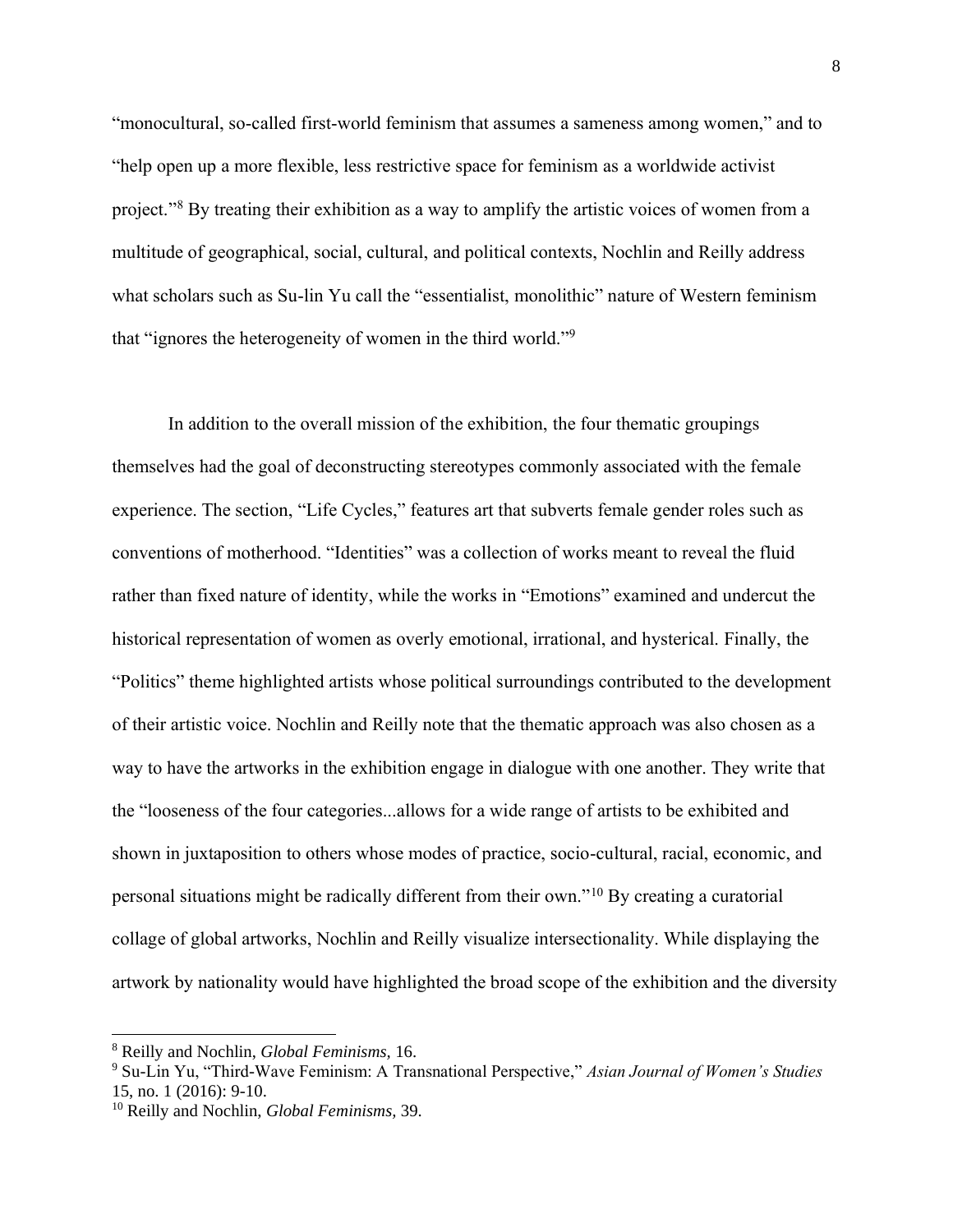of the artists included, it would nonetheless have placed the artists in seperate boxes. The thematic approach enables threads of global female artistic expression to be interwoven in one gallery space. *Global Feminisms* liberated female art from ties to the western canon and the restrictive requirements necessary to be included in it. In doing so, Nochlin and Reilly answer the concerns of scholars Elisabeth Callihan and Kaywin Feldman, who state that museums need to adapt to properly address intersectionality and to fix systemic issues of museum equity, from representation on museum directorial boards down to the artworks on display.<sup>11</sup> Nochlin and Reilly welcomed and celebrated the difference of female experience, using curatorial activism to bring intersectionality to the forefront of the exhibition.

#### The Artworks:

This section provides a close analysis of specific works that Reilly and Nochlin included in *Global Feminisms,* exploring how we can view artworks as microcosms of the broader exhibition. If we pay close attention to the details of artworks, it becomes clear that the curators chose pieces that reiterated the main objectives of the exhibition as a whole. One of the most fascinating pieces in *Global Feminisms* is Ingrid Mwangi's work, *Static Drift.* The piece consists of two printed photographs, both of which depict Mwangi herself, her body illustrated with the geographic maps of Africa and Germany.

<sup>&</sup>lt;sup>11</sup> Elisabeth Callihan and Kaywin Feldman, "Presence and Power: Beyond Feminism in Museums," *Journal of Museum Education* 43, no. 3 (2018): 181.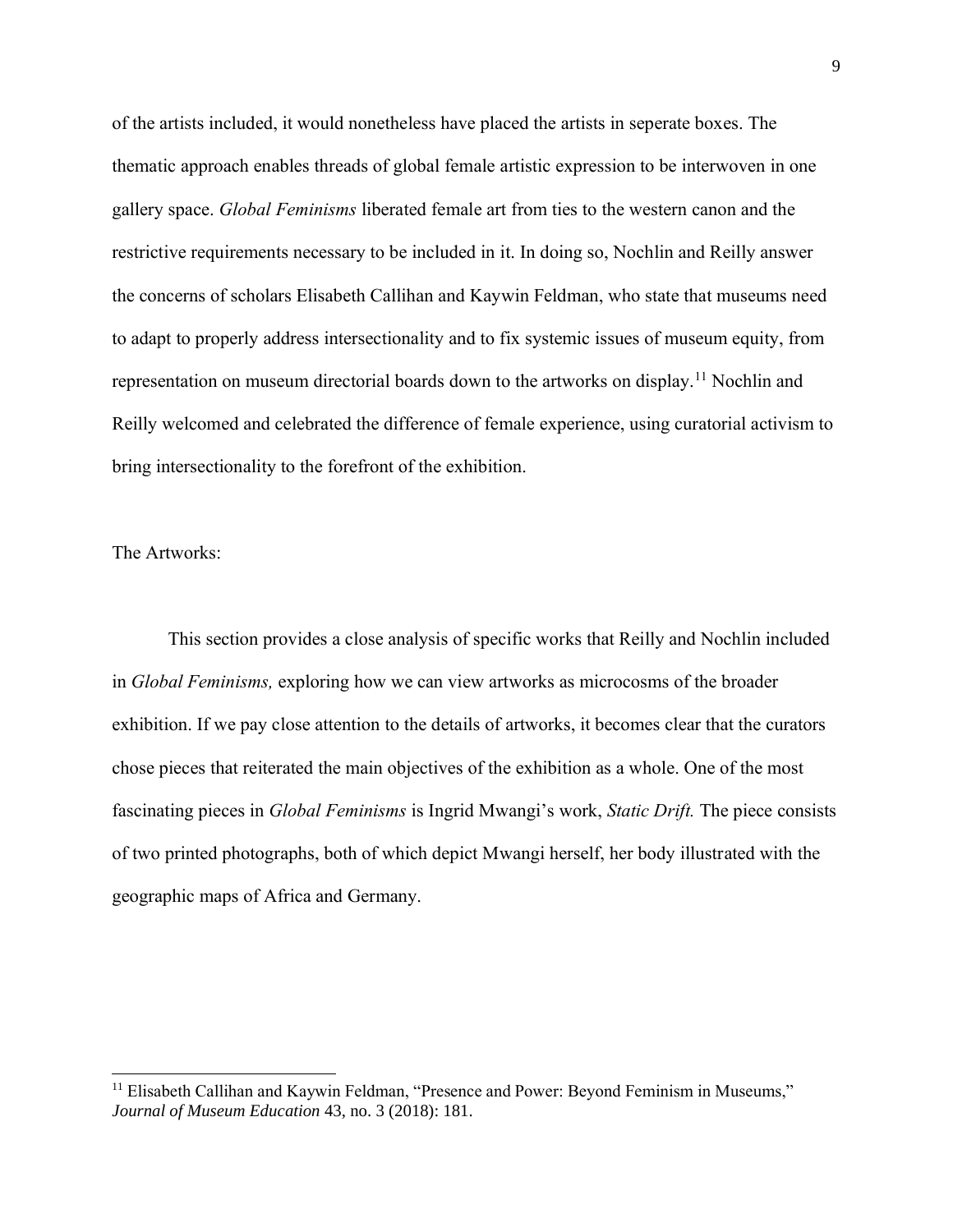

The piece visualizes Mwangi's double consciousness and subjectivity as a woman who is both German and African; it presents her body as a text where cultural and ethnic identities have been inscribed. Mwangi's *Static Drift* therefore makes visual the intersectionality that is at the core of the *Global Feminisms* exhibition, the piece drawing attention to the fact that Mwangi's identity cannot be encapsulated through overarching terms of nationality such as "German," or "African." Rather, the piece highlights the different intersectional threads that make up Mwangi's experience as a female artist. By treating her own physical body as a canvas for the creation of her art, Mwangi draws attention to the ways in which colonialism has literally and metaphorically inscribed non-Western bodies with stereotypes and assumptions. The medium used to create the piece is another important reminder of this. To achieve the effect of the maps superimposed onto her body, Mwangi used stencils and exposed herself to the sun. The idea of the stencil speaks to the preconceived notions of what constitutes Western and non-Western identity in the colonial imagination - the stencil can be seen as a metaphor for the way that colonial powers have viewed marginalized people as hollow cutouts rather than fully individualized human beings.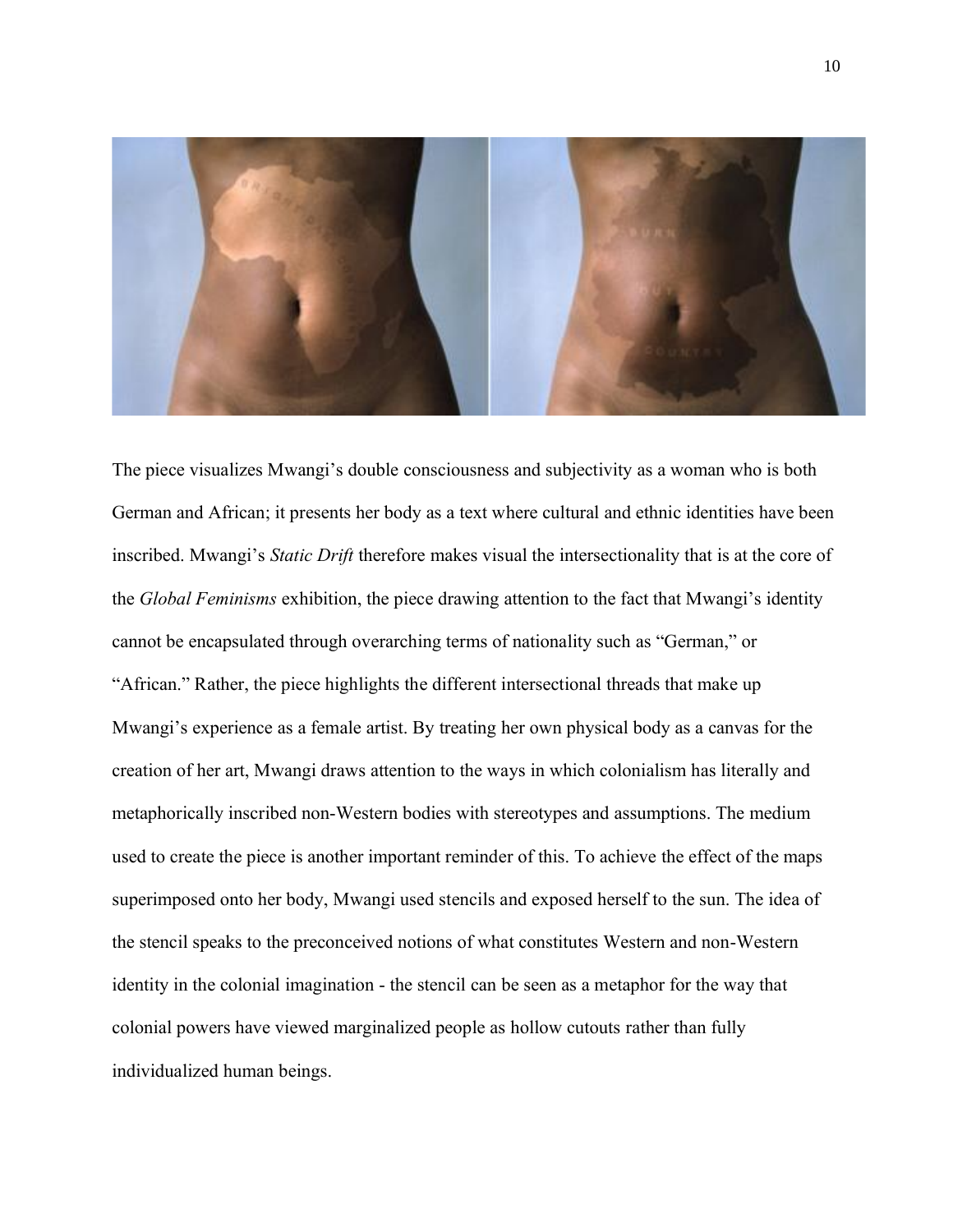Within these hollow cutouts of Germany and Africa, however, Mwangi flips colonial constructions on their heads, asserting her agency as both a Black and German female artist. She does this primarily by subverting colonial imagery and language that perpetuated oppression. For example, postcolonial scholars such as Edward Said have written extensively on how colonial powers long characterized Africa and other non-Western countries as "dark," and uncivilized, while portraying Europe as enlightened, rational, and emblematic of human civilization.<sup>12</sup> In Mwangi's piece, however, Africa is lighter than Germany, and it bears the inscription "Bright Dark Continent," while Germany has the inscription "Burn out country." Mwangi's piece thus evokes and subverts colonial perceptions of Africa and Europe, reclaiming and reframing language from colonialism's past to create expressive artwork in the present. The *Global Feminisms* exhibition made this type of artistic self-fashioning possible. In the context of a traditional museum, Mwangi's piece would have had to have been placed in some form of rigid category, likely by her nationality. This begs the question, however, would her work belong in a collection of German works or African works? *Global Feminisms* bypassed these traditional categories, allowing Mwangi's work to exist in a fluid curatorial space that broke down the limitations of the Western canon.

<sup>12</sup> Edward Said, *Orientalism*, (London: Penguin Books, 2019), 16.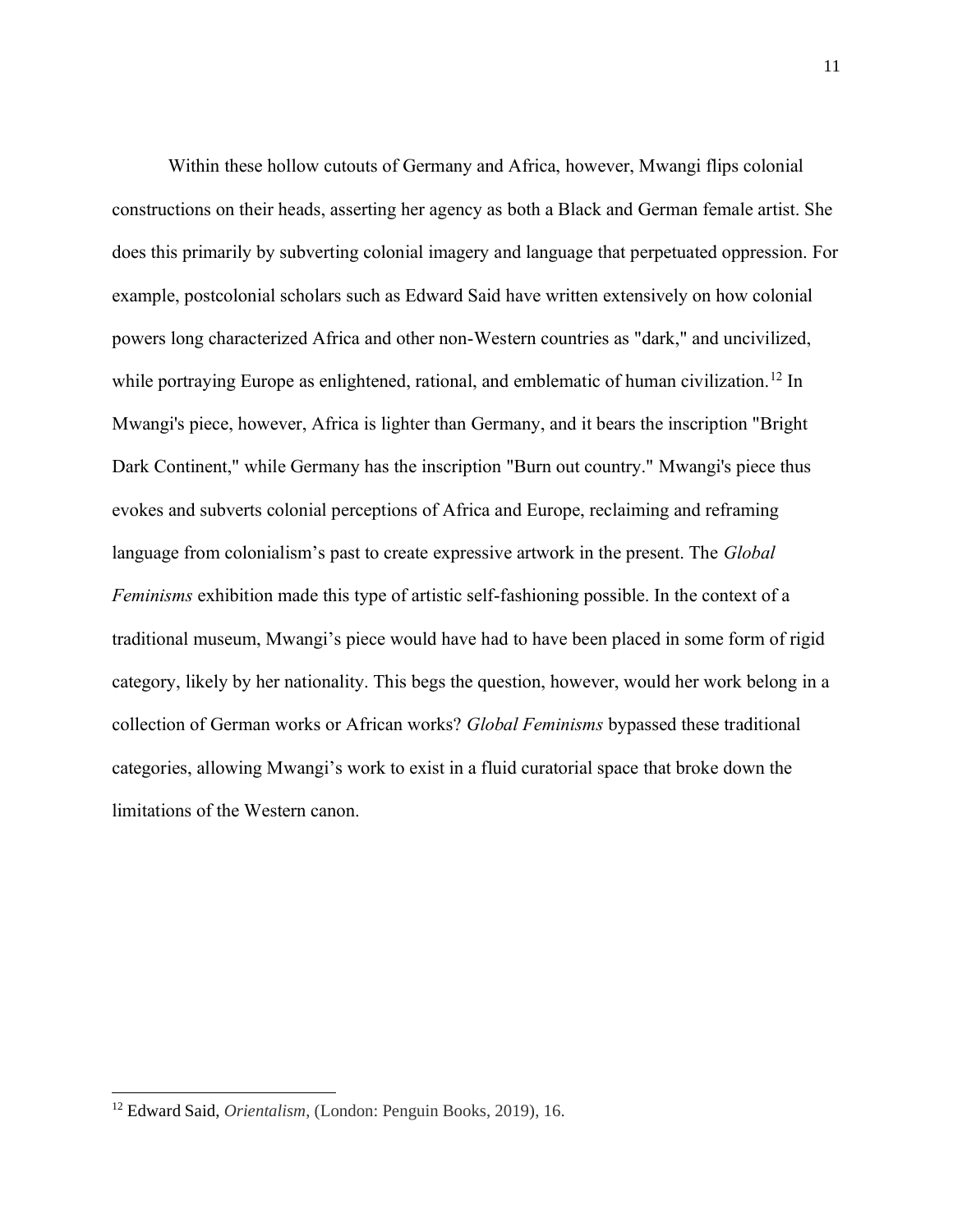Another important piece that illuminates the exhibition's themes is Lisa Reihana's photographic work, *Mahuika* from her larger portfolio of "Digital Marae" artworks. In the photograph is a woman who is meant to represent the Indigenous Polynesian deity of Mahuika. She is dressed in layers upon layers of red and black tulle and satin-like fabrics, and at first

appears to be standing upright with one of her hands raised as if holding a power within that cannot be visualized. As the description of the piece on the Brooklyn Museum's website states, the deity depicted in the piece is Mahuika, the "goddess from whom the hero Māui obtained the secret of making fire."<sup>13</sup> Reihana's choice of mythological subject matter in the piece is significant, showcasing the fact that the powerful element of fire in Polynesian culture originally resided in the hands of a female goddess. Moreover, Reihana challenges stereotypes of female beauty by choosing to depict Mahuika as an elderly woman. Upon first viewing



the piece, Mahuika appears to be standing; looking closer, however, we can see that the subject is being aided by what appears to be a wheelchair behind her, her left hand resting on the arm of the device. Despite the fact that the subject is actually seated, she is nonetheless in an elevated, powerful position in the frame of the piece, highlighting her agency. By casting an elderly woman in a light of empowerment, Reihana subverts our expectations about beauty, age and femininity in art. The power of the subject is further emphasized by her clothing, which appears

<sup>13</sup> "Mahuika, from the 'Digital Marae' Series," Brooklyn Museum, accessed November 11, 2020, https://www.brooklynmuseum.org/opencollection/objects/5029.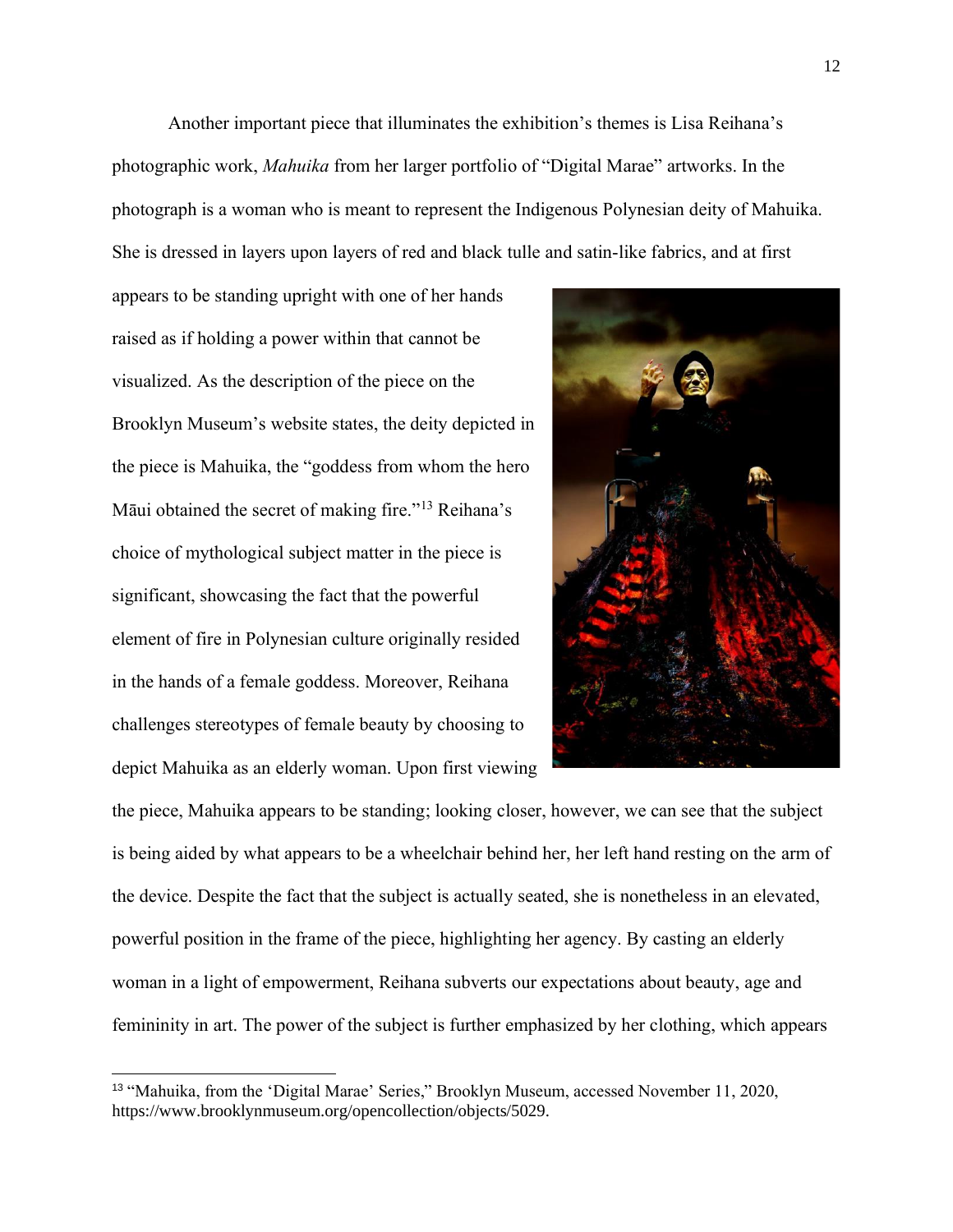to be smoldering as if there is flame beneath her that has not been extinguished. Also, the sloped form of her skirt resembles a volcano, a strong structure that is steadfast in the landscape. In addition to evoking the physical geography of New Zealand, the country Reihana is from, the volcano-like dress speaks to the idea of *Global Feminisms* as an eruption of female expression after centuries of oppression and constant constraint under the hegemony of the white male canon.

Finally, Reihana's main concept of the "digital marae" is helpful for reflecting on the *Global Feminisms* exhibition. As the scholar Natacha Gagné reminds us, in Māori culture, a marae is a communal place of gathering.<sup>14</sup> Reihana's work is a digital "marae" in that it brings together diverse elements and iconography from Polynesian culture and weaves them into a single photographic tapestry. This artistic practice embodies Nochlin and Reilly's curatorial approach. *Global Feminisms* was itself a physical marae - a meeting place for intersectional female art to gather and converse. This approach rejected the construction of the Western canon that had dominated the art world for centuries, enabling female artists to express themselves freely in an intersectional space. The exhibition was a realization of Nochlin's earlier theoretical work, which explored the systemic oppression of female experience in the history of art, and called for change in the way that female artwork was contextualized and displayed in museums. Like Reihana, who depicted a goddess in her work, reclaiming subject matter that was reserved for male artists in traditional Polynesian culture, the *Global Feminisms* exhibition disrupted and moved beyond the conventional canon. The exhibition's dissolution of the canon, and its incorporation of digital media anticipated fourth wave feminism, one of the avenues where

<sup>14</sup> Gagné Natacha, *Being Māori in the City: Indigenous Everyday Life in Auckland* (Toronto: University of Toronto Press, 2013), 36.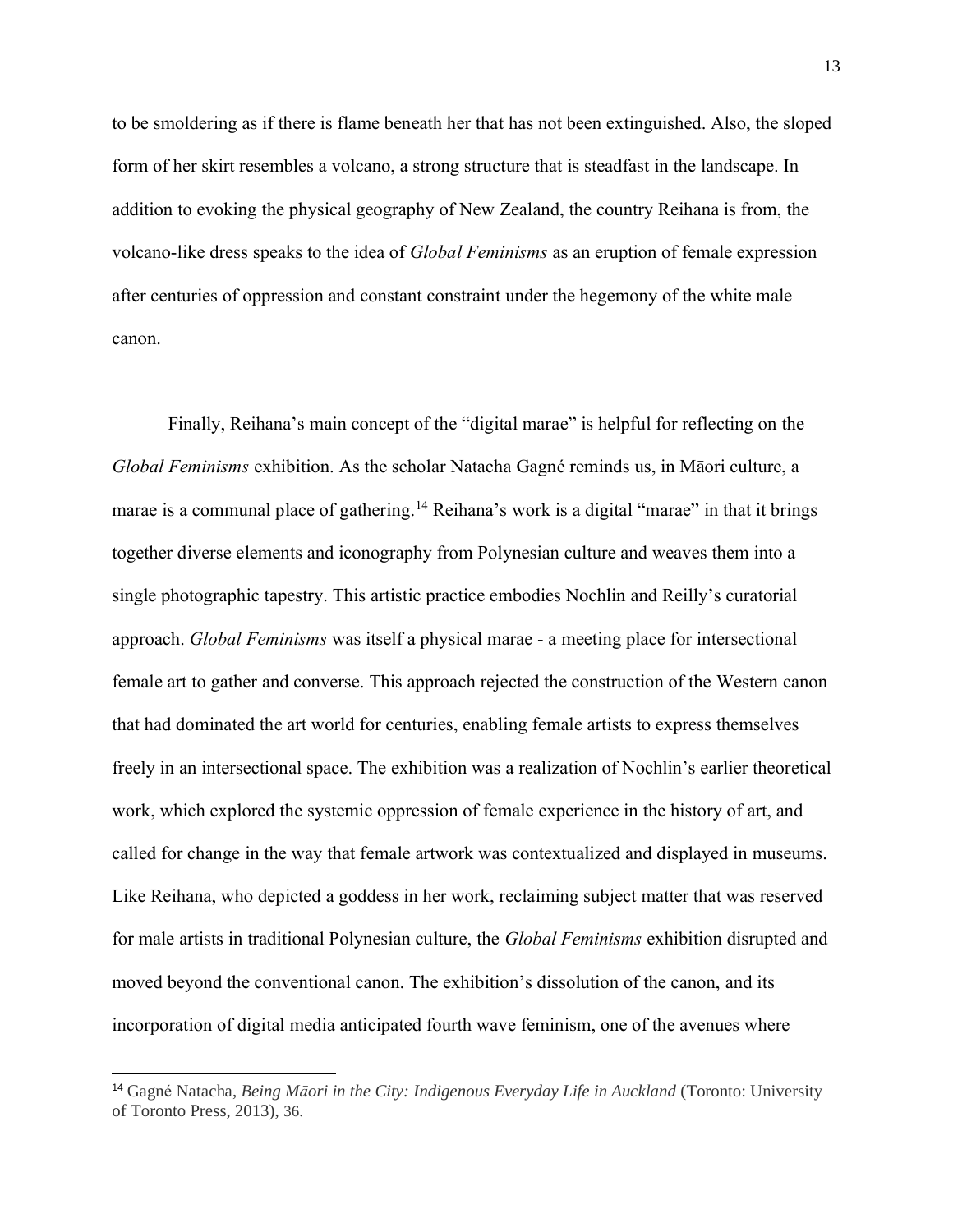diverse female artists are currently asserting power and agency. *Global Feminisms* serves as a reminder of the ongoing use of art as a tool of female resistance against oppression in our contemporary world.

Bibliography

Callihan, Elisabeth, and Feldman, Kaywin. "Presence and Power: Beyond Feminism in

Museums." *Journal of Museum Education* 43, no. 3 (2018): 179-192.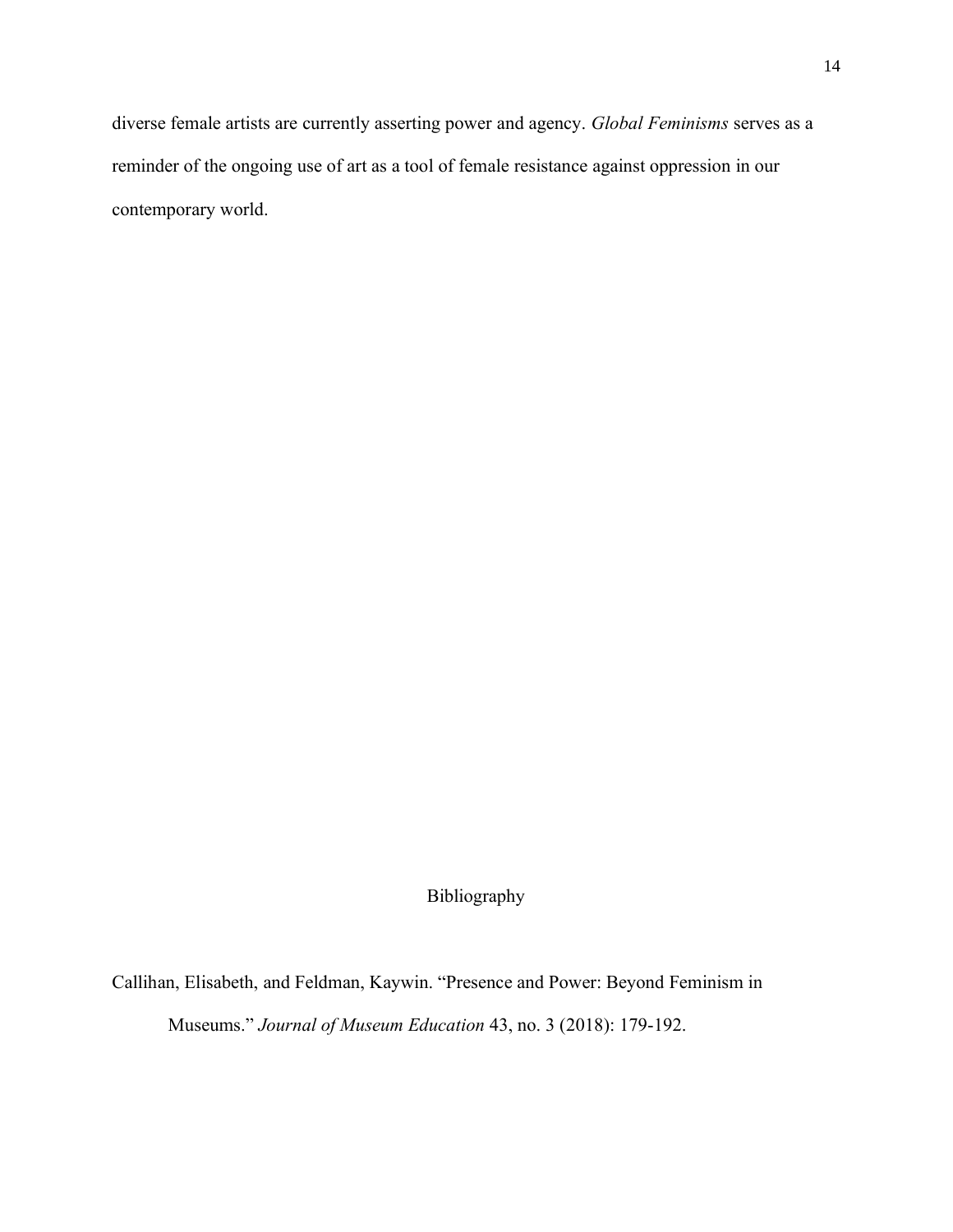Crenshaw, Kimberlé. "Demarginalizing the Intersection of Race and Sex: A Black Feminist Critique of Antidiscrimation Doctrine, Feminist Theory and Antiracist Politics." *University of Chicago Legal Forum* 1, no. 8 (1989): 139-167).

Davies, Edward Burlton. *Third Wave Feminism and Transgender: Strength through Diversity.*  Routledge, 2019.

Gagné, Natacha. *Being Maori in the City [electronic Resource] : Indigenous Everyday Life in Auckland*. Toronto: University of Toronto Press, 2000.

Heywood, Leslie L. *The Womens Movement Today: An Encyclopedia of Third-wave Feminism.*  Greenwood Press, 2006.

"Mahuika, from the "Digital Marae" Series." Brooklyn Museum. Accessed November 10, 2020. [https://www.brooklynmuseum.org/opencollection/objects/5029.](https://www.brooklynmuseum.org/opencollection/objects/5029)

O'Neill, Paul. "The Curatorial Turn: From Practice to Discourse." In *Issues in Curating Contemporary Art and Performance*, edited by Judith Rugg and Michele Sedgwick, 13- 28. Bristol, UK: Intellect Books (uk), 2012.

Reilly, Maura. "Taking the Measure of Sexism: Facts, Figures, and Fixes." *ArtNews*, May 26, 2015.